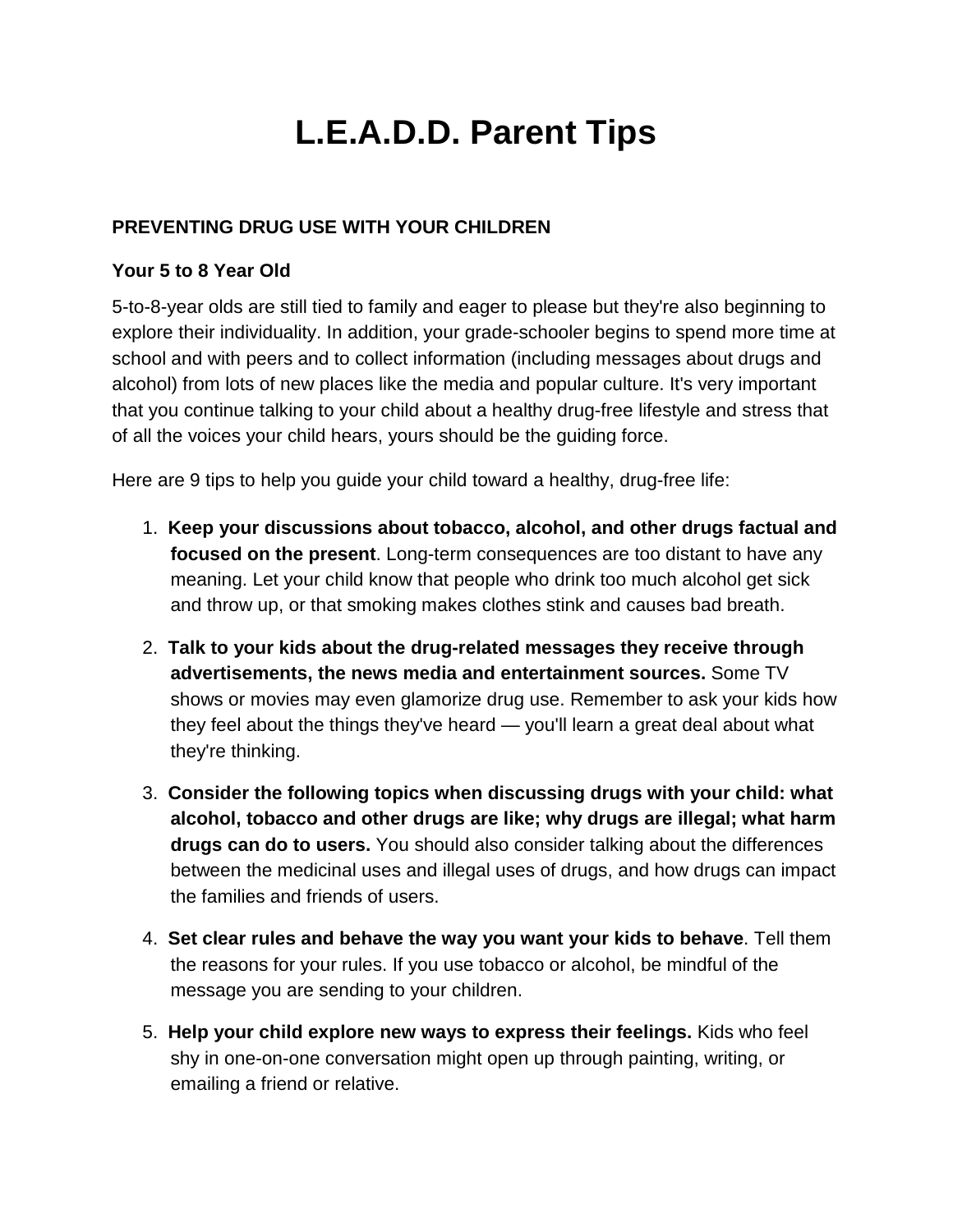- 6. **Work on problem solving by focusing on the types of problems kids come across.** Help them find long-lasting solutions to homework trouble, a fight with a friend, or in dealing with a bully. Be sure to point out that quick fixes are not longterm solutions.
- 7. **Give your kids the power to escape from situations that make them feel bad**. Make sure they know that they shouldn't stay in a place that makes them feel uncomfortable or bad about themselves. Also let them know that they don't need to stick with friends who don't support them.
- 8. **Get to know your child's friends — and their friends' parents.** Check in by phone or a visit once in a while to make sure they are giving their children the same kinds of messages you give your children.
- 9. **Sign your kids up with community groups or programs that emphasize the positive impact of a healthy lifestyle.** Your drug-free messages will be reinforced — and your kids will have fun, stay active and develop healthy friendships.

# **Your 9 to 12 Year Old**

Preteens: They're on a quest to figure out their place in the world. When it comes to the way they view that world, they tend to give their friends' opinions a great deal of power while, at the same time, they're starting to question their parents' views and messages. Your advice may be challenged — but it will be heard and will stay with your child much more than he or she will ever admit.

Here are 8 tips to help you help your preteen live a healthy, drug-free life:

- 1. **Make sure your child knows your rules — and that you'll enforce the consequences if rules are broken**. This applies to no-use rules about tobacco, alcohol, and other drugs — as well as bedtimes and homework. Research shows that kids are less likely to use tobacco, alcohol, and other drugs if their parents have established a pattern of setting clear rules and consequences for breaking those rules.
- 1. **Act out scenes with your child where people offer her drugs.** Kids who don't know what to say or how to get away are more likely to give in to peer pressure. Let her know that she can always use you as an excuse and say: "No, my mom [or dad, aunt, etc.] will kill me if I smoke a cigarette." Explain why she shouldn't continue friendships with kids who have offered her cigarettes, alcohol or pills.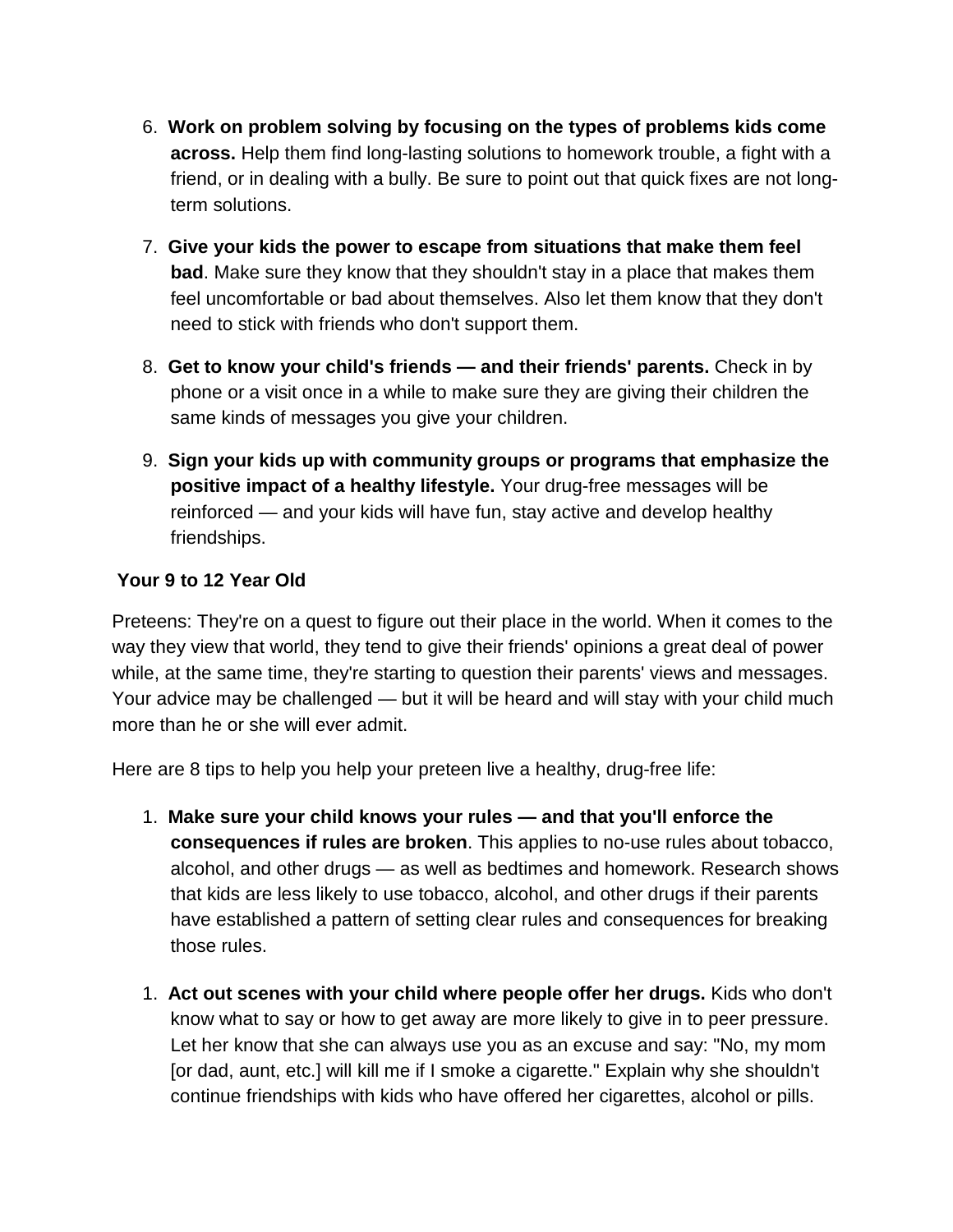- 2. **Tell your child what makes him so special.** Puberty can upend a child's selfesteem. Feelings of insecurity, doubt and pressure may creep in. Offset those feelings with a lot of positive comments about his life and who he is as an individual — and not just when he brings home an A.
- 3. **Give your children the power to make decisions that go against their peers.** You can reinforce this message through small things such as encouraging your child to pick out the sneakers he likes rather than the pair his four friends have.
- 4. **Base drug and alcohol messages on facts, not fear**. Kids can't argue with facts but their new need for independence may allow them to get around their fears. Also, kids love to learn facts — both run-of-the-mill and truly odd. For drug and alcohol facts, visit our **[Drug Guide](http://www.drugfree.org/drug-guide)**.
- 5. **Preteens aren't concerned with future problems that might result from experimentation with tobacco, alcohol or other drugs, but they are concerned about their appearance — sometimes to the point of obsession.** Tell them about the smelly hair and ashtray breath caused by cigarettes. Make sure they know that it would be hard to perform in the school play while high on marijuana.
- 6. **Get to know your child's friends — and their friends' parents.** Check in by phone or a visit once in a while to make sure they are giving their children the same kinds of messages you give your children about alcohol, tobacco and other drugs.
- 7. **Help children separate reality from fantasy.** Watch TV and movies with them and ask lots of questions to reinforce the distinction between the two. Remember to include advertising in your discussions, as those messages are especially powerful.

#### **This information was taken from: www.drugfree.org**

#### **<http://theparenttoolkit.org/topic/age-by-age-advice>**

**There are also helpful scripts on this website on how to best speak to your children about drugs and alcohol.**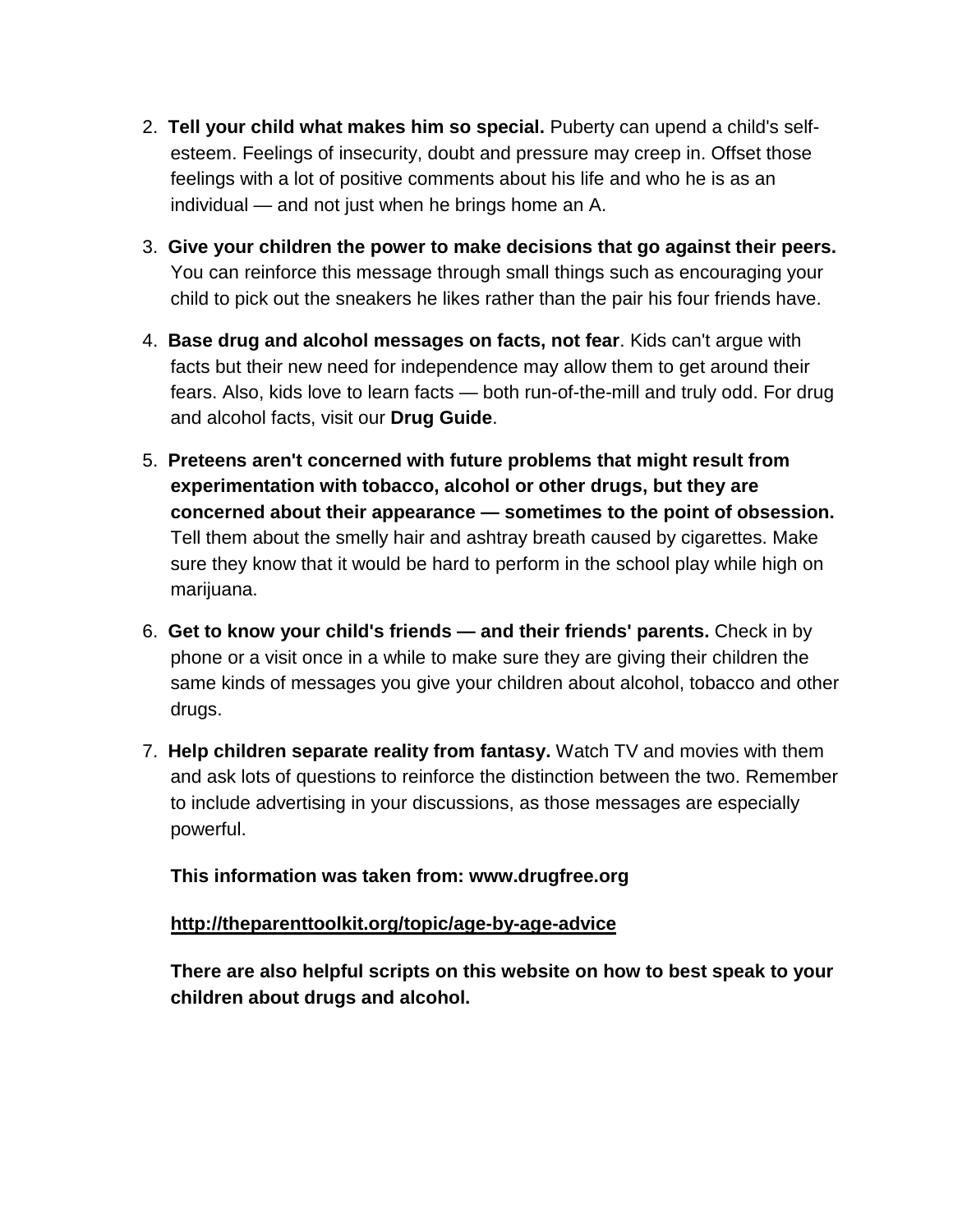#### **Being Active**

Being active is crucial for good health – getting kids active helps prevent obesity and serious illness in later life

Encouraging children to [be active](http://turntrim.com/getting-active) helps them to burn off excess energy and will leave them (and you!) in a better mood!

Helping our children to be active is also a vital way to ensure that they lead happy and healthy lives. Regular exercise helps children to avoid illnesses like heart disease, stroke and certain cancers, improves mood, reduces stress and can even help children to do well at school.

#### **1. Get Interested**

Show an interest in any activities your child likes and encourage them to try out new physical activities. If your kid loves ballet, it's time to suck up any personal reservations you might have and get behind your child!

#### **2. Active Transport**

We can all be more active as part of our daily lives. Walk rather than drive and encourage your kids to cycle and walk where possible. If you're out with the kids on the bus, why not get off a stop early and walk the rest of the way to your destination? Being active throughout daily life by walking and cycling is a great way for your children to achieve their daily 60 minutes of activity.

#### **3. Sporty Kids**

Playing sport is a great way for children to be active. If your kids don't like traditional sports, there are lots of alternatives: mountain biking, skateboarding, BMX, mountain climbing & surfing are all excellent and are becoming more widely available.

Schools can help children to be more active by offering alternative sports and activities such as hip-hop dance, tae-kwon-do, step aerobics, zumba etc.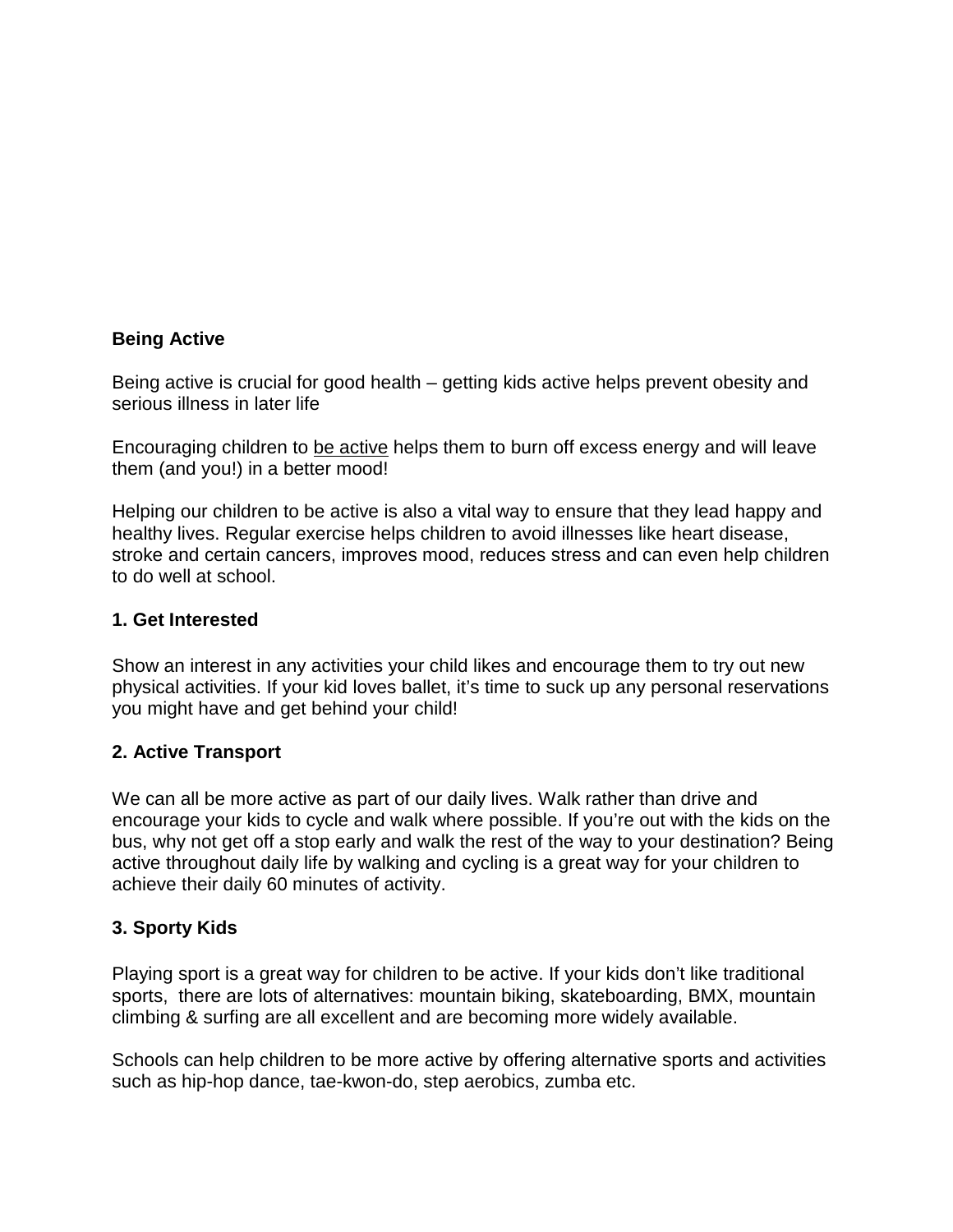It's important that children should have access to activities that interest them. If you find that your child is not interested in taking part in PE at school, find out what's on offer and encourage the school to provide alternative physical activities.

# **4. Shall We Dance?**

Not all kids are into sport, but there are lots of other ways to be active. Hobbies such as dance are excellent ways to get kids moving. Dance is an excellent way to develop fitness, agility, balance and co-ordination. Hip hop dance, street dance, salsa, tap, ballet & Irish dancing are great ways to keep your kids active.

# **5. Take Control of the TV**

A recent study found that kids in the UK spend on average 5 hours per day in front of a screen: watching TV, surfing the web and playing computer games. This amount of screen time makes it really hard for kids to have an active healthy life. Take control of the TV, and ration their screen-time! [See our top tips on managing your child's screen](http://parentsforhealth.org/tv-tips)  [time.](http://parentsforhealth.org/tv-tips)

# **6. Get Active Yourself!**

You are your child's most important role model – so if you are a couch potato, don't expect your kids to be active! [Get yourself active](http://turntrim.com/getting-active) – the habit will rub off on your kids.

# **7. Get Active Together**

Why not bond with the kids by doing some physical activity together? It's important that you set a good example – you are your child's most important role model – and the activity will improve your own health as well!

- Go for walks or play active games together
- Play a game of ball together
- Join an exercise class together
- Play physical games with family and friends (tag, frisbee, catch, hide and seek)
- Plan a nightly jog or walk
- Go golfing as a family
- Play a game of one-on-one basketball or soccer with family

# **8. Play Every Day!**

When your child has been active, don't undo all the good work by giving them junk food afterwards!

All work and no play certainly makes for a dull life. Children (of all ages!) need to play, and adults need to set the scene so that children can lead their own play activities.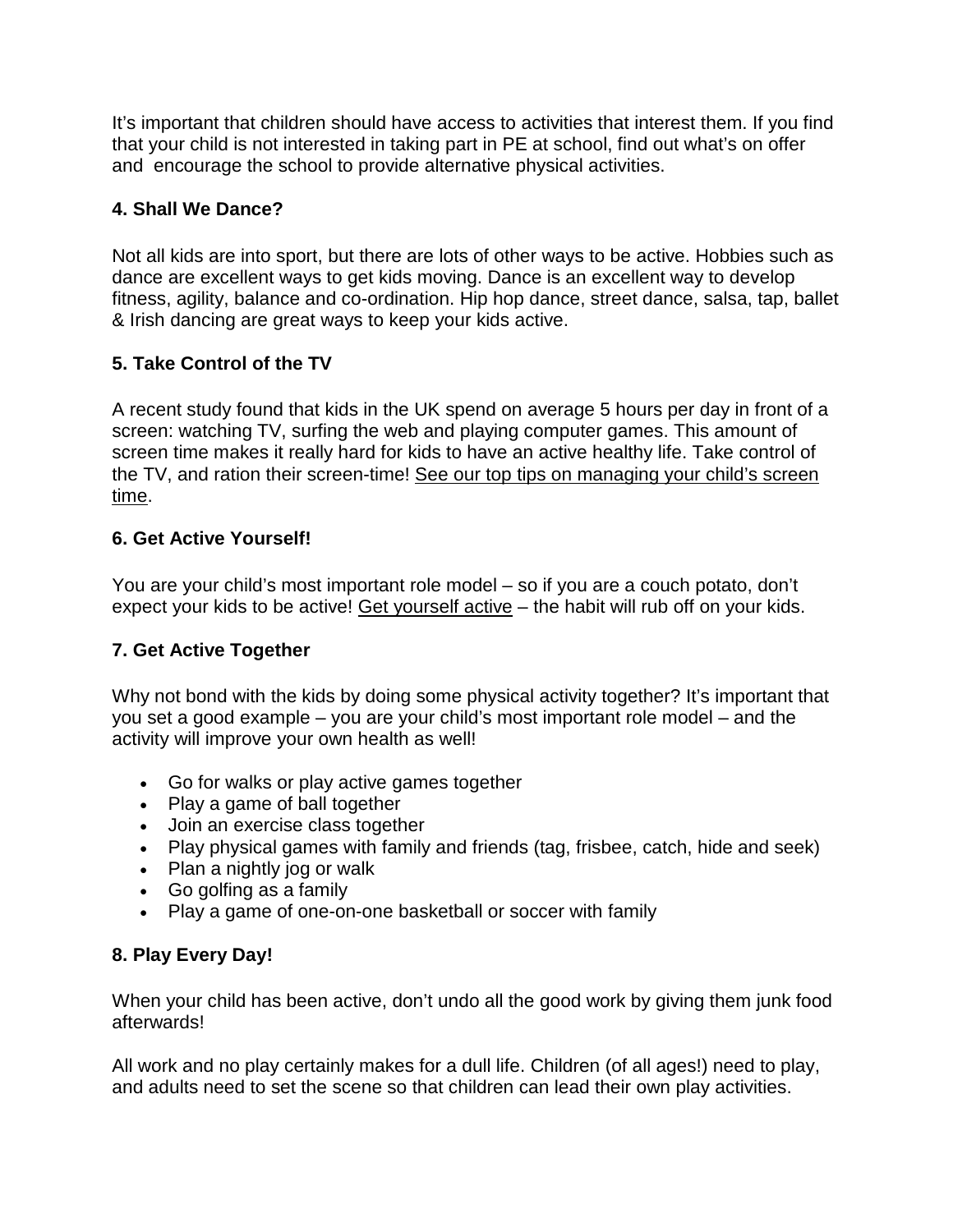Probably the best way to ensure that younger children achieve the recommended minimum 60 minutes of physical activity per day is to let them play. Unstructured and unsupervised play is a great way for children to be active. If you can't let your children play without supervision, try to watch over them from a distance.

# **Tips to Help Kids Eat Fruit and Vegetables**

Do you have trouble getting your kids to eat enough fruit & veg? Read this article for some top tips!

Do you struggle to get your kids eating enough fruit & vegetables? Maybe you already know that [fruit and vegetables are essential for good health,](http://turntrim.com/vegetables-fruit-and-salad-for-healthy-weight-loss) but your child just won't play ball. Don't despair, this article should give you some ideas!

First of all, don't panic. It is very common for children to be fussy eaters – refusing to eat certain foods, or not getting adequate variety in their diet. You may also find that your child is reluctant to try new foods – there's even a name for this: "food neophobia". The good news is that children usually grow out of fussy eating and food neophobia – in the meantime, there's a lot you can do to encourage your child to eat more fruit & veg.

## **Persevere**

Sometimes children need to be presented with a new food several times before they will even try it. Children may hate a particular food one day, and love it the next – so keep introducing new foods. If your child expresses a dislike for carrots, just keep serving them. They may try them eventually!

## **Chill Out!**

It's always a bad idea to pressurise your children to eat a particular food, no matter how frustrated you may feel. Forcing a child to stay at the table until they have finished a particular food is counter productive. Don't force kids to eat – keep offering a wide variety of foods, and eventually they'll eat a wider variety.

## **Choose Your Words**

If your child is a picky eater, don't make a big thing out of it, especially if they are within earshot! You don't want your child thinking of themselves as "special" because of their eating habits -this might encourage the fussy habit.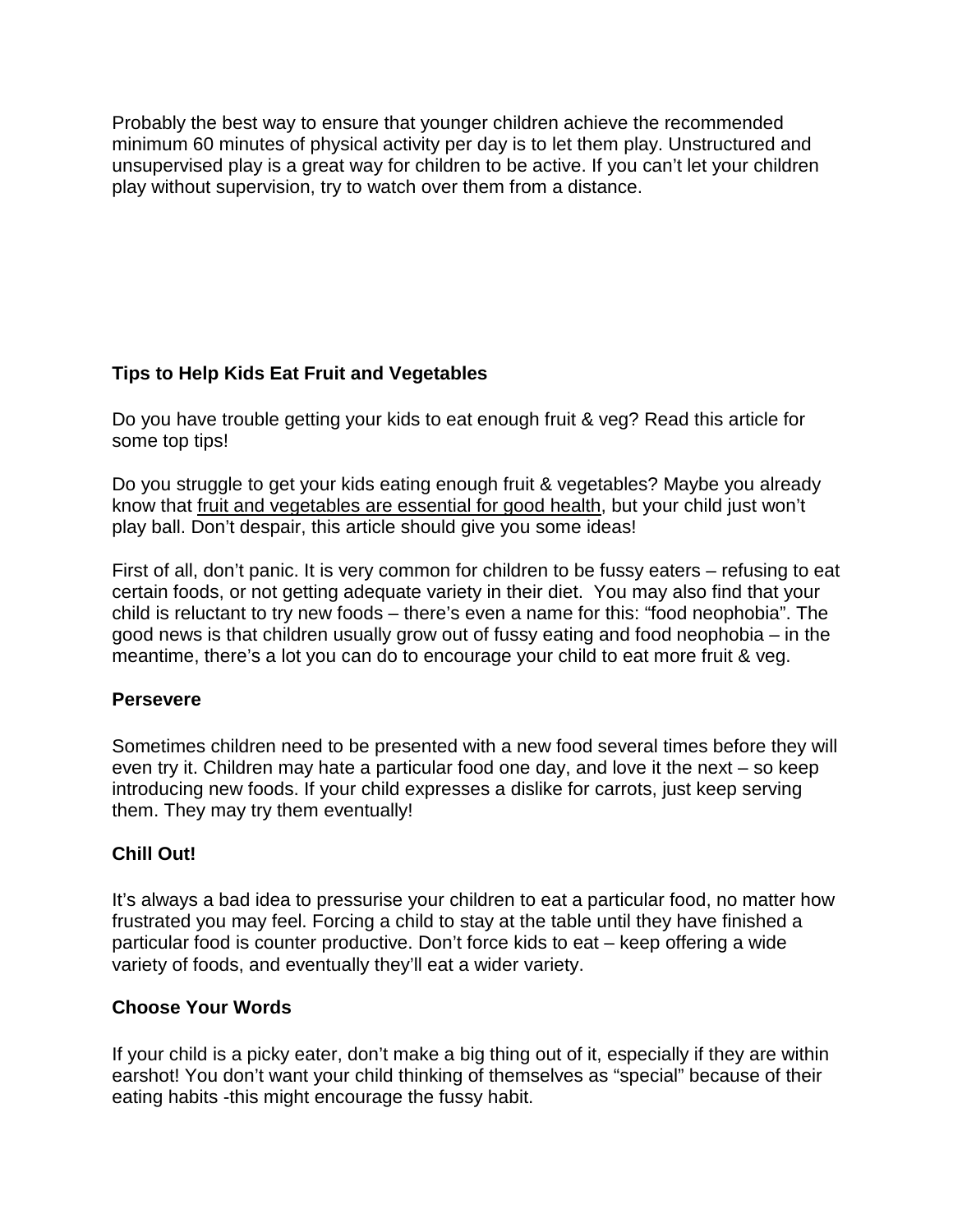## **Make Fruit & Vegetables Fun**

Kids are far more likely to eat fruit & vegetables if they see it as a fun activity. Try the following ideas:

- Cut fruit into funny shapes with cookie cutters
- Play the rainbow game how many different coloured fruits can your child eat in a day? Write down their score on the fridge, or use a chart [like this one](http://www.todayiatearainbow.com/today-i-ate-a-rainbow/)
- Dress up sandwiches with faces & shapes made from vegetables and fruit

## **Make Fruit & Vegetables Available**

- Keep a bowl of fresh fruit in an accessible spot and tell the kids that they can dip into it whenever they like
- Keep bags of chopped up fruit in the fridge for healthy snacks
- Put a bowl of chopped raw veg on the table during dinner kids often love raw carrot, cucumber & broccoli when it is presented this way
- Have veggies with every meal, fruit with every dessert
- Keep bags of peas, sweetcorn, raspberries and other fruits & veggies in the freezer so they are always at hand
- Add a box of dried raisins or chopped fruit in a bag into your child's lunchbox as a surprise

### **Dump the Junk Food**

If your kids are full up on sweets and cakes, they're not going to be eating healthy fruit & veg. Remember that you are the boss – just stop buying sweets and crisps, and they'll stop eating them.

#### **Combine Foods**

If your child eats only one particular type fruit or veg, try combining the old favourite with something new. For example, if your child only eats apples, try chopping apples and pears together to gradually introduce the new taste of the pear.

Try adding fruit to your child's breakfast cereal – you could try raspberries, strawberries, chopped apple or banana. Dried fruits like raisins can be added to cereal or porridge.

Check out this [great recipe for red peppers & eggs](http://blog.superhealthykids.com/2011/09/egg-in-a-red-bell-pepper-flower/) from the Superhealthykids blog - a great way to encourage your kids to eat veggies at breakfast time!

#### **Get Kids Involved**

• Your kids will have fun helping to chop fruit into fruit salad, and they'll be more likely to try the end result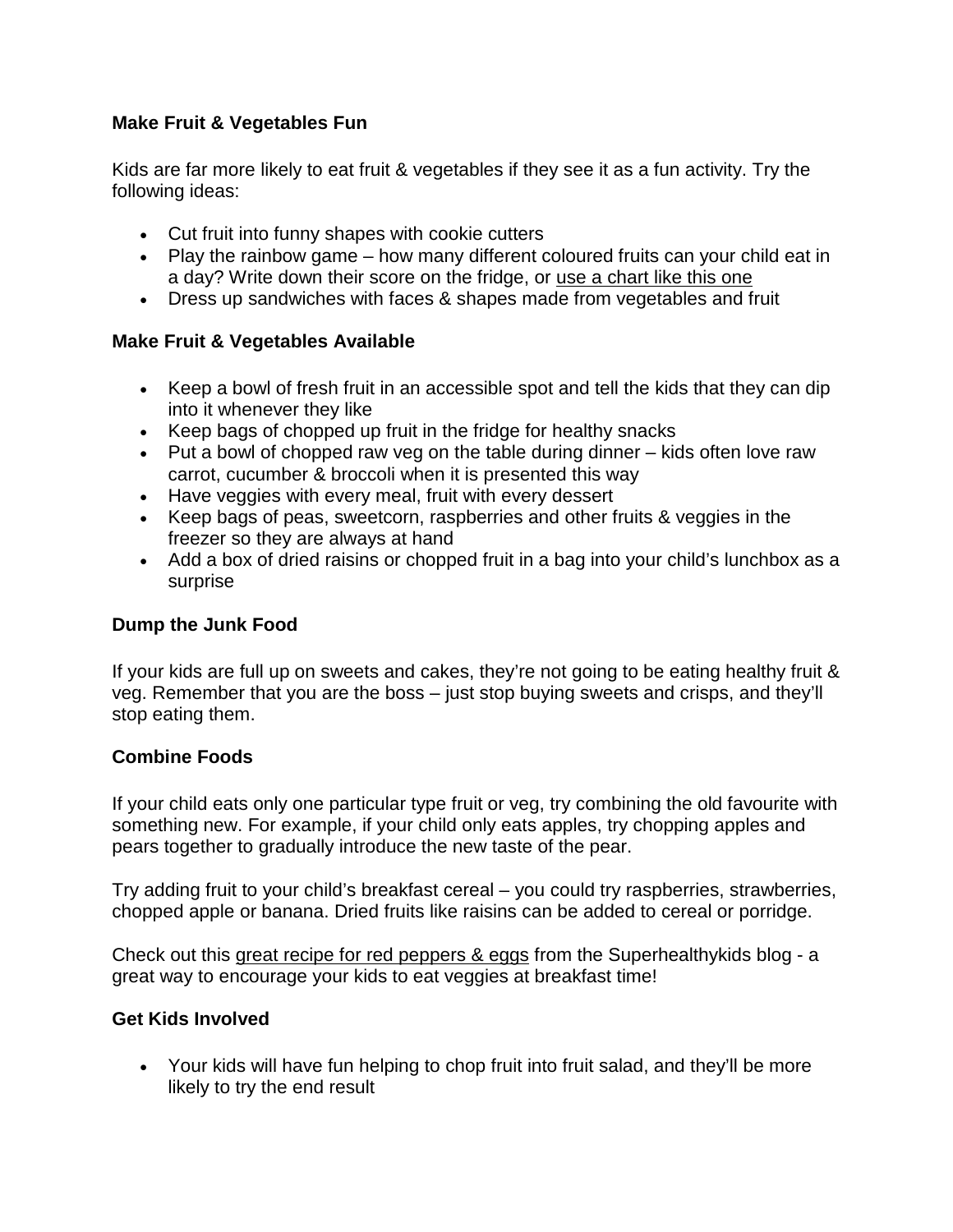- Sit down with your kids and create a smoothie recipe together and then send us the recipe, we'll put it on the site!
- Get the kids involved choosing which fruits & veggies are going into a meal encourage kids to choose recipes containing fruits & veggies from magazines or cook books

### **Smoothies**

A great way to get children eating more fruit and veg is to create home-made fruit smoothies. Even the most anti-fruit kid may enjoy a smoothie. See our [article on](http://parentsforhealth.org/opinion-smoothie-your-way-to-your-5-a-day)  [smoothies for inspiration.](http://parentsforhealth.org/opinion-smoothie-your-way-to-your-5-a-day) If you can't make your own, you can buy smoothies – they just won't be as nice! Look for smoothies made with 100% fruit.

#### **Grow Your Own**

When children get involved in growing fruit and veg, they are much more likely to try them. If you have a small garden, you could try a blackcurrant bush or a dwarf apple tree. If you don't have a garden, you could grow cress on the windowsill.

#### **Set a Good Example**

You are your child's most important role model – don't expect them to eat lots of fruit & veg if you don't set a good example! Cut down on the junk food and eat more fruit & veg – it'll benefit your health as well as the kids.

Try to get your family and friends in on the act – it will really help your efforts within the home.

## **The Big Freeze**

Children love novelty, so try freezing fruit – it totally changes the texture, and "fruit popsicles" might just get them snacking on more fruit. Why not try:

- Frozen raspberries (nice and crunchy, and frozen raspberries are usually cheaper than the fresh variety)
- Frozen strawberries
- Frozen segments of orange/satsuma

You could freeze berries and add them to a glass of water as a novelty ice cube, or use them as a topping for low fat natural yoghurt as a healthy pudding.

#### **Change the Texture**

Some children like lumpy food, others prefer it smooth, and others prefer food to be crunchy – so experiment with different textures. The humble carrot can be served raw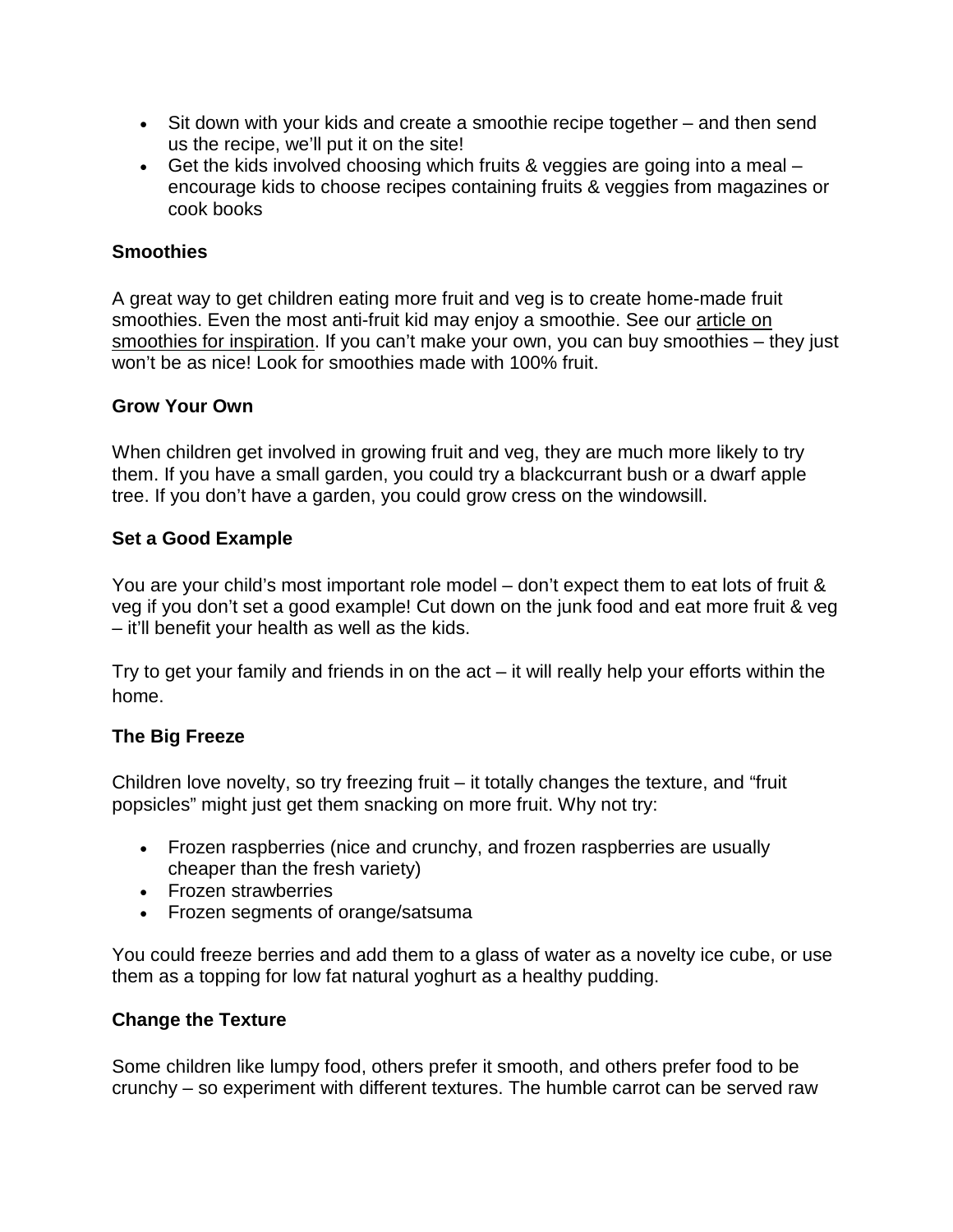(crunchy!), lightly boiled, or mashed to a puree. Just see which method works for your family.

If your child likes smooth food, take leftover veggies (e.g. carrots, potatoes, parsnips), blend them in a food processor or smoothie maker, add some stock and you have instant vegetable soup.

**Summary** Keep calm, persevere, and do your best to make fruit & veggies fun. Good luck!

## **This information was taken from: [www.parentsforhealth.org](http://www.parentsforhealth.org/)**

# **11 Sportsmanship Tips for Parents**

Good sportsmanship starts with good parenting both on and off the field.

## **BY DIANE GOTTSMAN**

We've all read about it in the paper—the over zealous father who threw a chair at a basketball coach for not "playing his son" or the over zealous mother who publicly humiliated her daughter for not playing "aggressively enough" on the tennis court. For many, the ultimate goal is to win, but there is a cost associated with poor sportsmanship and, as a parent, it is our responsibility to raise a strong child and a good sport. Here are 11 ways you and your spouse can become a better team when it comes to coaching your child.

## **Good Sportsmanship Tips:**

**1. Be a good role model for your children.** Children learn by example—show them how to practice good sportsmanship by not always expecting to win. Explain that winning is not always an option, but it is always appropriate to be a good sport. Demonstrating a good attitude, team spirit and respect for others is as important as the outcome of the game.

**2. Good sportsmanship is a clear quality of good character.** Teach your children how to interact with their elders, coaches and peers by having a positive attitude, one that shows respect for all involved in the game. Remind your child to shake hands at the end of each game with his or her opponent, and don't forget to say "good game." This step teaches self-confidence and is an exercise that will stay with them as they grow and develop.

**3. Keep your own ego out of your children's game.** Some parents tend to live vicariously through their children's sports success. A parent must stay focused on their child's interests and abilities and get over their own high school insecurity.